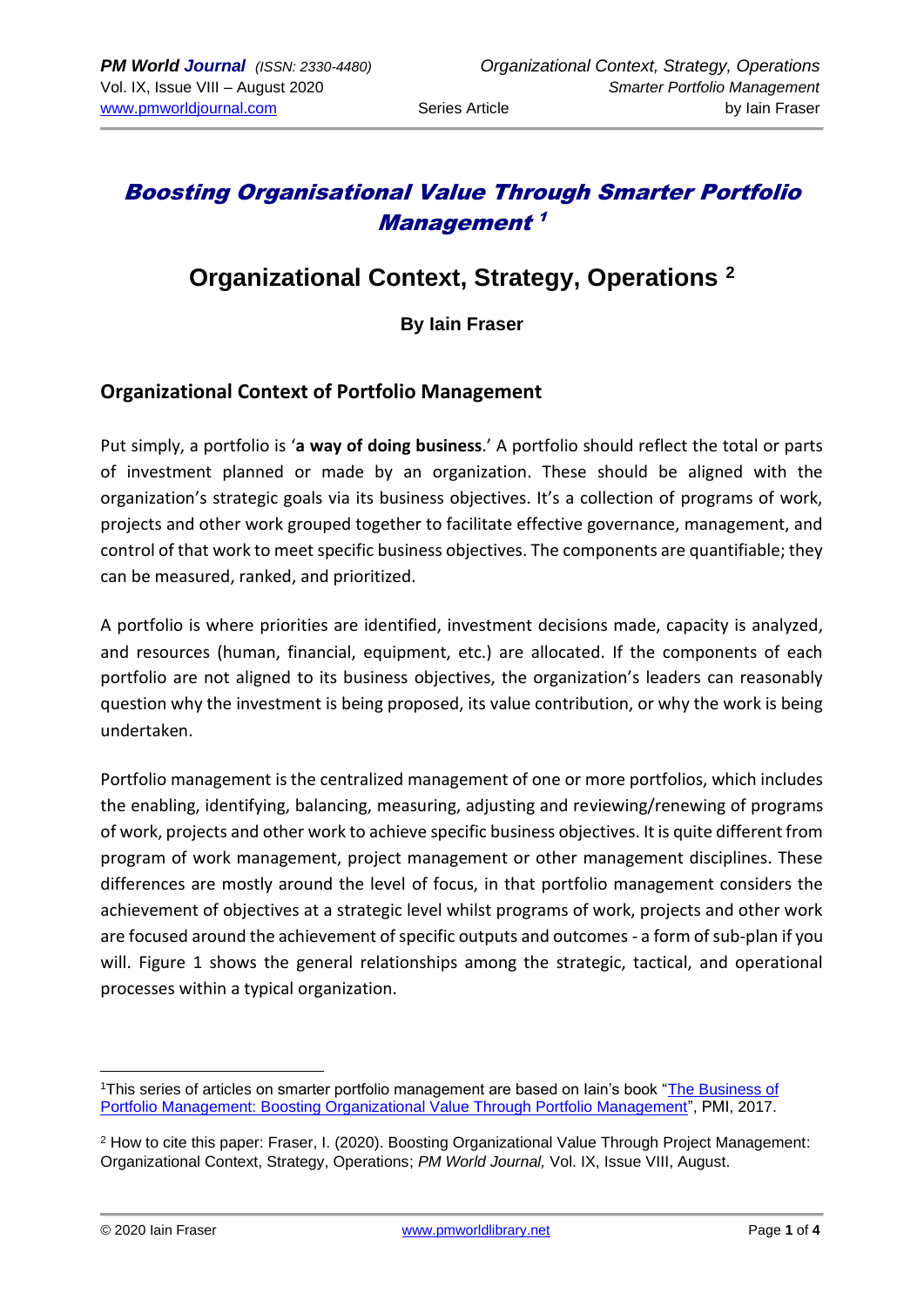

#### **Figure 1 The Pivot Model**

From various inputs, and coordinated via a value management framework, the organizational strategy together with goals and objectives are developed. Implementation of the strategy requires the application of a strategic implementation management process, such as a valuedriven portfolio management system, supported by appropriate tools, so that high-level planning and management control systems are developed and deployed for implementation purposes.

The top two layers of the Pivot Model set the desired and the specific objectives to guide more detailed organizational planning and implementation actions. The middle of the Pivot Model represents the processes that establish portfolios that seek to meet the organizational objectives, and thereby the strategic goals. Think of it as the portfolio inputs from the outputs of the value management discussions held during the strategy setting dialogue. The bottom of the model shows the components that ensure the portfolios are executed effectively and efficiently via program of work, project and other BAU work. Portfolio management must consider and plan both operational and new investment aspects of the organization so that integrated, balanced and value-driven output and outcomes drive performance results towards business objectives and ultimately towards strategic goals.

## **Portfolio Management Links with Strategy**

During the business planning cycle, work components are reviewed and their impact is validated in relation to their alignment with corporate strategy and the value they offer. This is a dynamic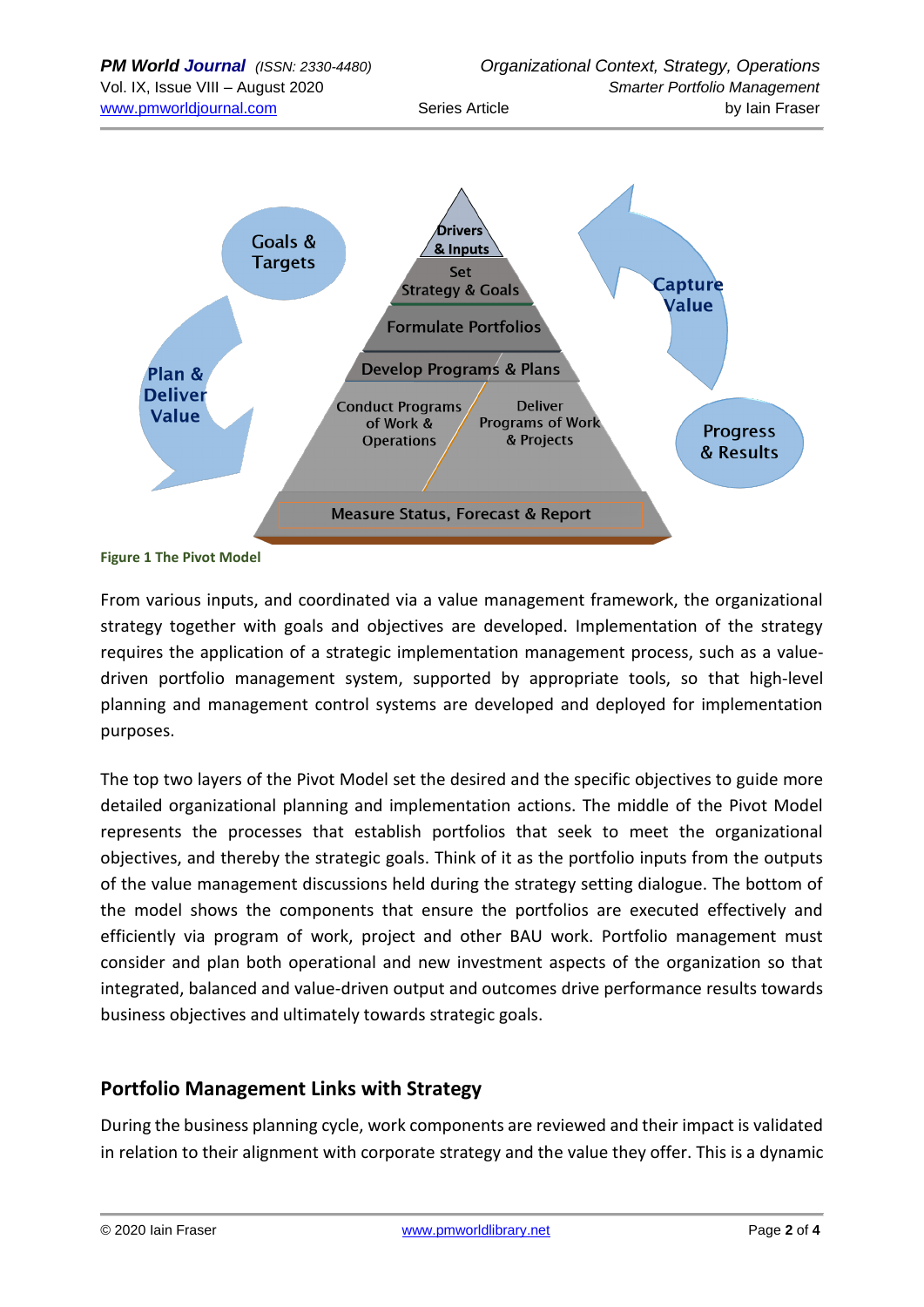and somewhat iterative business planning process that should be part of regular annual planning, or strategic refreshing. Reviews, perhaps six monthly, should lead to possible further refreshing or updates to both the strategy and related business objectives and the associated portfolios. Within this planning cycle, a consistent view of strategic risk would be maintained, which needs to assess the degree of both pure risk (has a negative impact only) and business risk (can have either a positive or negative impact). Other factors that should be considered include value elements such as;

- Viability of each component that is business case driven,
- Value and its priority and relationship to other investments,
- Available capacity and capability of resources to perform the work,
- Modifications, additions, and deletions to portfolio content.

The above supports the notion that modern portfolio management has a rolling-wave nature i.e. it never ends, whereas program of work and project management have defined start and end points. Portfolio management therefore has an incremental and adaptive nature. It requires organizational nimbleness.

## **Portfolio Management Links with Operations**

Legacy operational groups are likely to be stakeholders or perhaps sponsors of portfolio components such as opex-funded programs of work. Therefore, portfolio management staff must interact in a constructive and collaborative way to influence and align various organizational functions, such as Finance, HR, New Product Development, Marketing, Procurement, PR/ Corporate Communications, Risk & Assurance.

The use of a Value Management Framework will greatly assist those staff involved to maintain an appropriate level of thinking and decision making towards determining the content of each portfolio. This is achieved by the using a Value Management Framework to allow considered, yet timely, responses to the market mantras of 'Better, Faster, Cheaper', or 'Doing More for Less'.

*Next month: Portfolio Management Techniques and Tools*